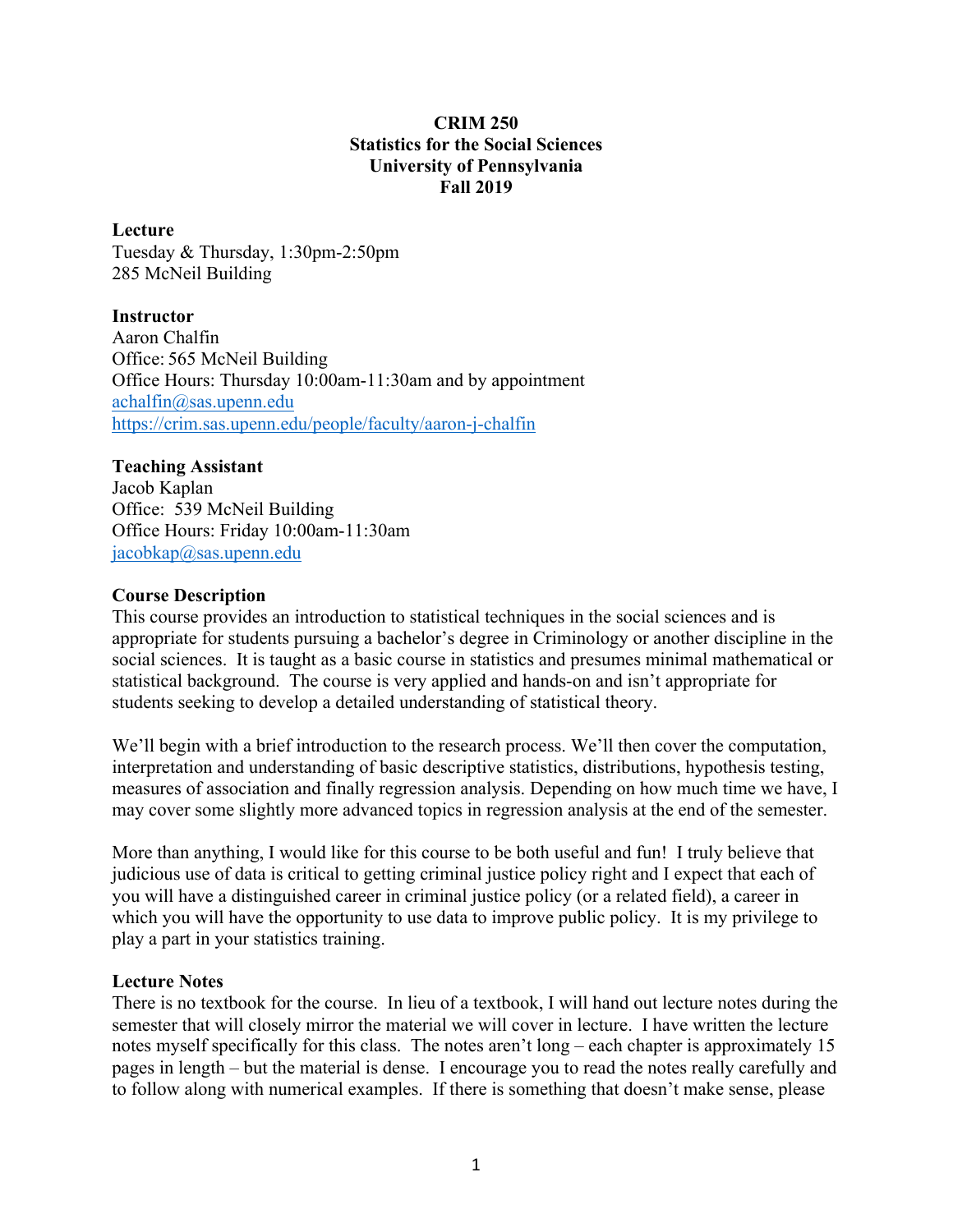feel free to shoot me an e-mail.

# **Statistical Software**

This will be a "hands on" class. During weekly lectures, you will have the opportunity to apply concepts in the classroom using MS Excel. The goal is to make sure that you understand how to actually compute and interpret the statistics we are learning about. Accordingly, I will ask that you please bring a laptop computer to class.

# **Evaluation**

Your course grade will be determined on the basis of three exams and eight problem sets that you can start working on in weekly lab sessions.

Exams (75 points – 25 points each): Each exam will consist of a mix of short answer questions and computer exercises. As of now, these are the dates of the three exams, though I reserve the right to move exams as needed:

- Exam #1: In class, Thursday, September  $26<sup>th</sup>$
- Exam #2: In class, Thursday, October  $31<sup>st</sup>$
- Exam  $#3$ : In class, Thursday, December  $5<sup>th</sup>$

Problem Sets (24 points — 3 points each): During the semester, I will hand out eight problem sets which you will begin working on during the weekly lab session. Each of the problem sets is designed to allow you to apply the material you have learned using MS Excel. You are welcome and even encouraged to collaborate with one another as you complete the problem sets. All I ask that each of you hand in your own copy of the problem set to be graded and that you write up answers in your own words.

Personal Statement (1 point): I'd love to get to know each of you a little better. I will ask you to send me a brief personal statement describing your academic background, career ambitions and anything else you would like for me to know about you. This is not intended to be onerous – please write as little (or as much) as you would like to share.

Your course grade will be determined on the basis of 100 possible points. Your letter grade will be assigned according to the following rubric where the points listed correspond to the minimum number of points needed to earn a particular grade.

| 98-100 points = $A+$   | 93-97.9 points = A   | 90-92.9 points = $A$ - |
|------------------------|----------------------|------------------------|
| 87-89.9 points = $B+$  | 83-86.9 points = B   | 80-82.9 points = $B-$  |
| 77-79.9 points $= C +$ | 73-76.9 points = $C$ | 70-72.9 points = $C$ - |
| 67-69.9 points = $D+$  | 63-66.9 points = D   | 60-62.9 points = D-    |

Students who compile fewer than 60 points are subject to failing the course.

Note: I reserve the right to lower these cutoffs as needed (e.g., Depending on the class' performance, I might decide that 85 points will earn an "A-" and 80 points will earn a B).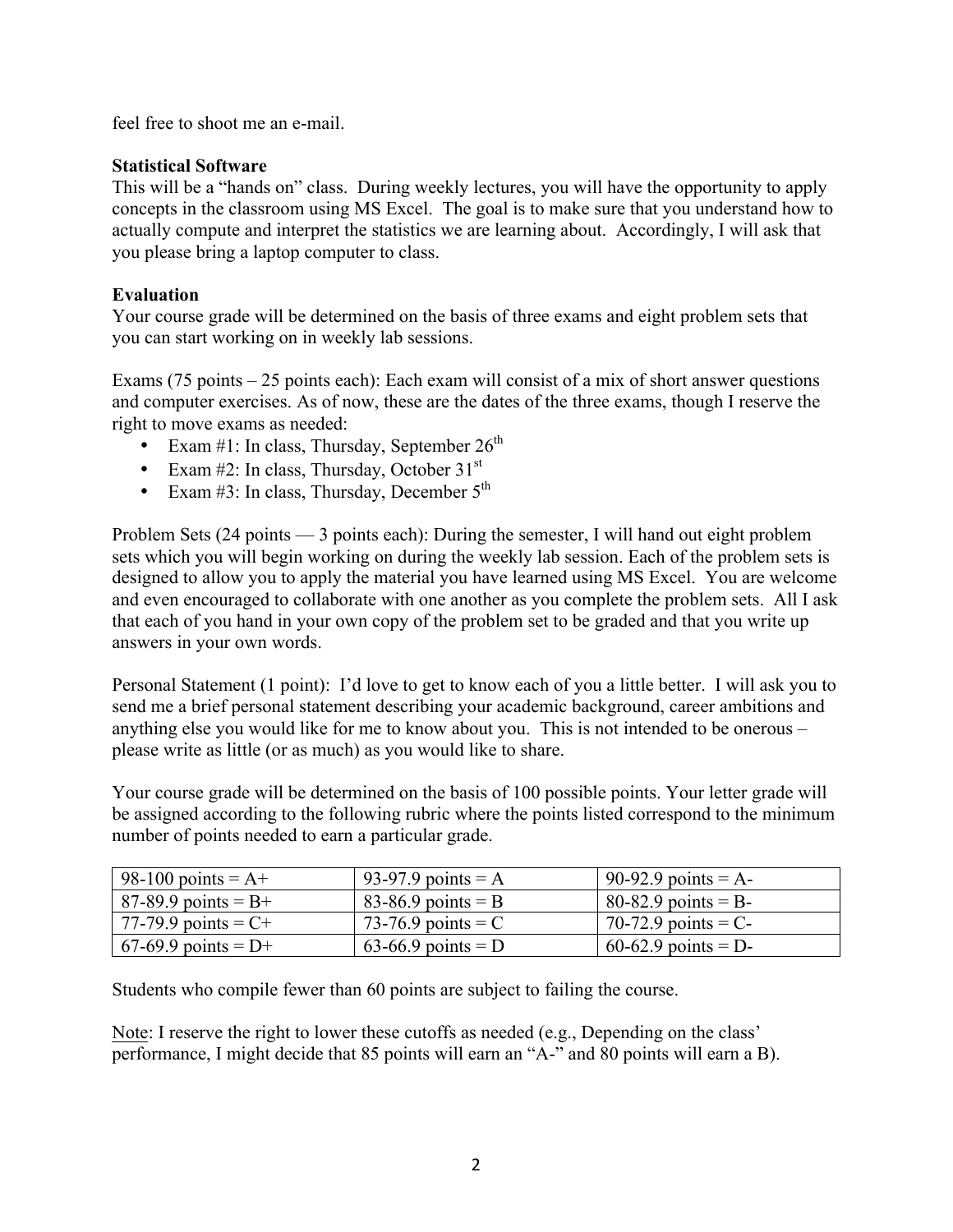#### **Course Policies**

The following policies govern our shared experience this semester.

#### **Class Attendance**

I will not take attendance and, with the exception of missed exams, you do not need to provide documentation when you do not come to class. That being said, please do come to class every day. Exams will draw heavily on material presented in lecture and, more important, attending class regularly is the best way to get the most out of your college career.

#### **Late or Missed Work**

Students will not be excused from exams or to make up work except in the following circumstances: a medical problem, a death in the immediate family, a religious holiday, participation in university activities at the request of university authorities, or other compelling circumstances beyond the students' control. If you know you will be absent on the day of an exam you must notify me via email as soon as possible but no later than one week prior to the scheduled assignment. Failure to do so will result in a "zero" grade for the exam. In the event of an emergency, please notify me via email as soon as possible and be prepared to provide some documentation of your circumstance. Please note that there are no make-up exams – In the event that you miss an exam for an approved reason, I will assign greater weight to the remaining two exams.

#### **Grade Disputes**

If you have questions or concerns about your grade(s) and believe that we should review them; you must submit a written request via email that describes your concern in detail. This request must be submitted within one week of the day that the grades for the relevant assignment were disseminated. Be advised that requests for a grade dispute review may result in the raising or lowering of the grade in question.

#### **E-mail and Technology**

I will generally respond quickly to your emails, but there may be times when I am unable to do so. If you have not heard back from me for 24 hours, please re-send your e-mail. I ask that you try to save substantive questions for class or office hours.

I welcome the use of technology (laptops, iPads, etc.) in the classroom so long as your use of these tools does not become a distraction to your fellow students. I reserve the right to restrict technology use during class if this becomes a problem.

#### **Guidelines for Class Discussion**

An over-arching objective for our class meetings is to have a classroom environment wherein a wide variety of opinions can be freely voiced and where constructive dialogue flourishes. In order to have fruitful, informative discussions you should come to class having read, listened to, or watched, as well as thought about the assigned course materials for the day. Discussing and engaging with the assigned course material is an essential component of your learning in this course.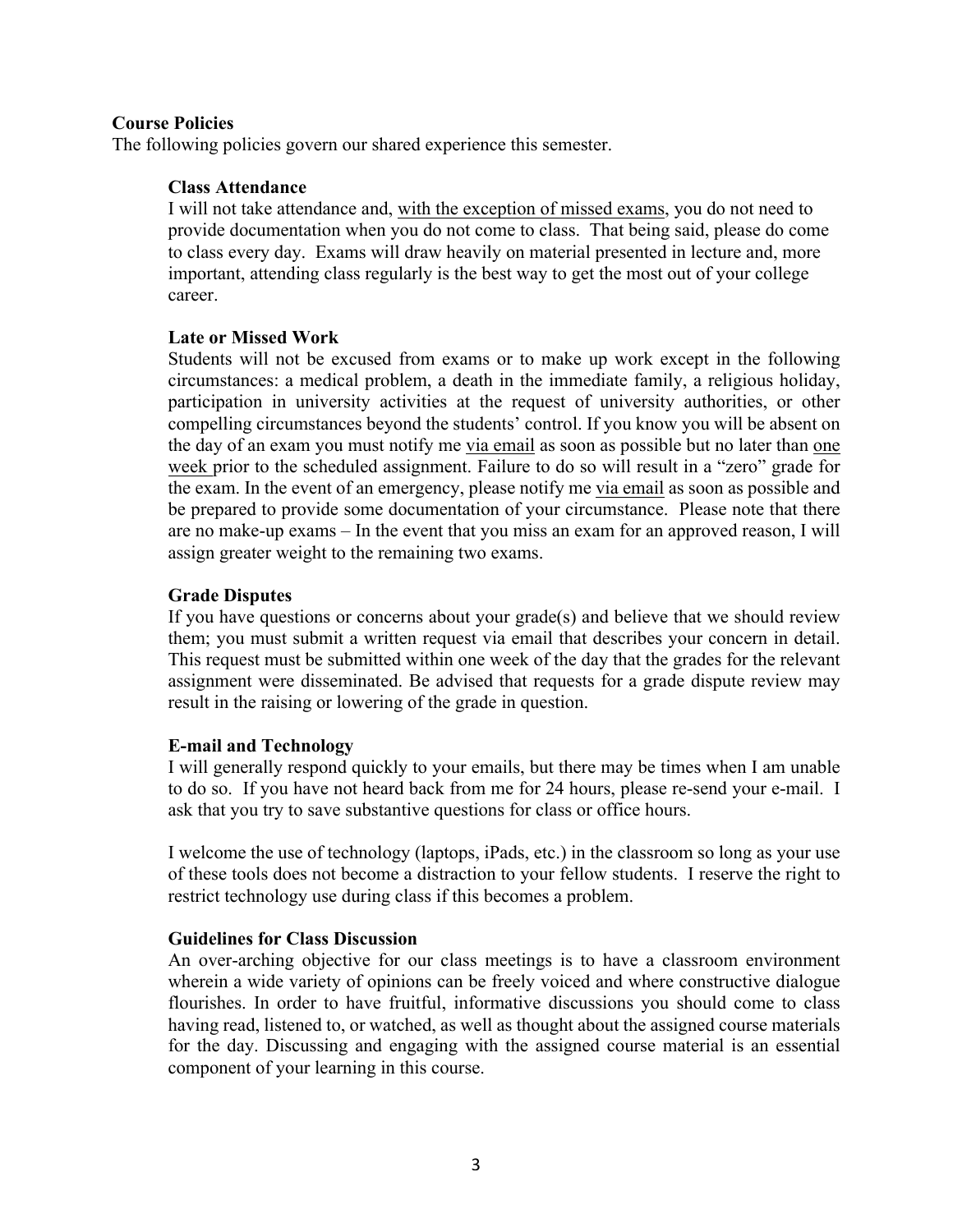Your fellow students are a key resource in the learning process. This is an excellent opportunity for us to learn from each other and broaden our perspectives. In order to achieve a comfortable discussion environment for all, I ask you to abide by the following guidelines:

- **Treat everyone with respect.** Name-calling, excessive interrupting and domination of the class discussion are not appropriate.
- **Support free speech.** Everyone in the classroom is free to express opinions and ask questions without fear of censure from classmates. You can disagree with an opinion without insulting the opinion holder. You should express your opinions, as long as they are well-founded and respectfully communicated, even if (perhaps, *especially* if) you think that none of your classmates will agree. Class will likely be boring and unrewarding if we all agree with each other all of the time.

## **Academic Integrity**

Students are expected to abide by the University of Pennsylvania Code of Academic Integrity, which is contained below. Additional information about expected standards of intellectual honesty can be found here: http://www.upenn.edu/academicintegrity/index.html

Since the University is an academic community, its fundamental purpose is the pursuit of knowledge. Essential to the success of this educational mission is a commitment to the principles of academic integrity. Every member of the University community is responsible for upholding the highest standards of honesty at all times. Students, as members of the community, are also responsible for adhering to the principles and spirit of the following Code of Academic Integrity.

#### **Academic Dishonesty Definitions**

Activities that have the effect or intention of interfering with education, pursuit of knowledge, or fair evaluation of a student's performance are prohibited. Examples of such activities include but are not limited to the following definitions:

A. Cheating: Using or attempting to use unauthorized assistance, material, or study aids in examinations or other academic work or preventing, or attempting to prevent, another from using authorized assistance, material, or study aids. Example: using a cheat sheet in a quiz or exam, altering a graded exam and resubmitting it for a better grade, etc.

B. Plagiarism: Using the ideas, data, or language of another without specific or proper acknowledgment. Example: copying another person's paper, article, or computer work and submitting it for an assignment, cloning someone else's ideas without attribution, failing to use quotation marks where appropriate, etc.

C. Fabrication: Submitting contrived or altered information in any academic exercise. Example: making up data for an experiment, fudging data, citing nonexistent articles, contriving sources, etc.

D. Multiple submissions: submitting, without prior permission, any work submitted to fulfill another academic requirement.

E. Misrepresentation of academic records: Misrepresentation of academic records: misrepresenting or tampering with or attempting to tamper with any portion of a student's transcripts or academic record, either before or after coming to the University of Pennsylvania. Example: forging a change of grade slip, tampering with computer records, falsifying academic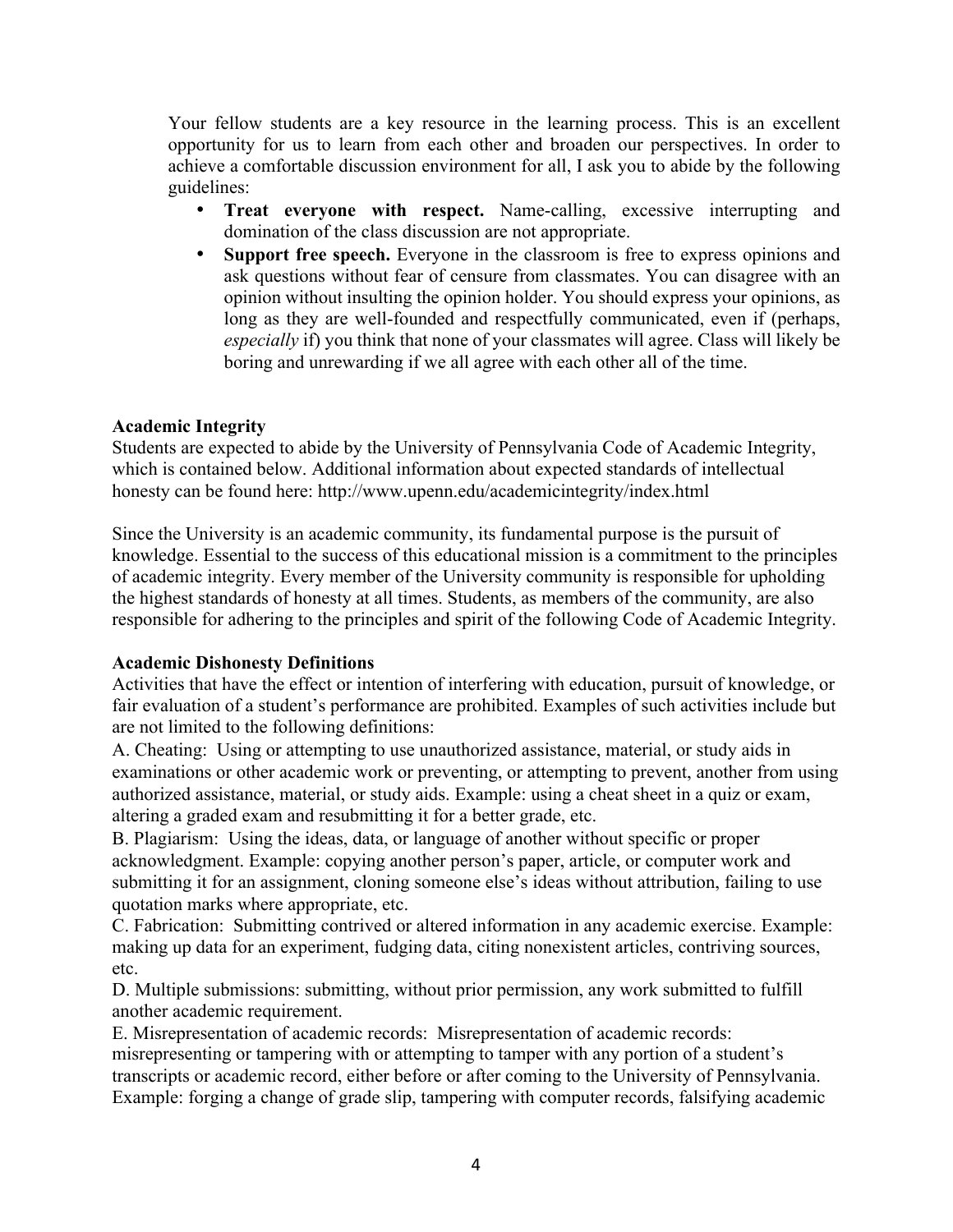information on one's resume, etc.

F. Facilitating Academic Dishonesty: Knowingly helping or attempting to help another violate any provision of the Code. Example: working together on a take-home exam, etc. G. Unfair Advantage: Attempting to gain unauthorized advantage over fellow students in an academic exercise. Example: gaining or providing unauthorized access to examination materials, obstructing or interfering with another student's efforts in an academic exercise, lying about a need for an extension for an exam or paper, continuing to write even when time is up during an exam, destroying or keeping library materials for one's own use., etc.

**\* If a student is unsure whether his action(s) constitute a violation of the Code of Academic Integrity, then it is that student's responsibility to consult with the instructor to clarify any ambiguities.**